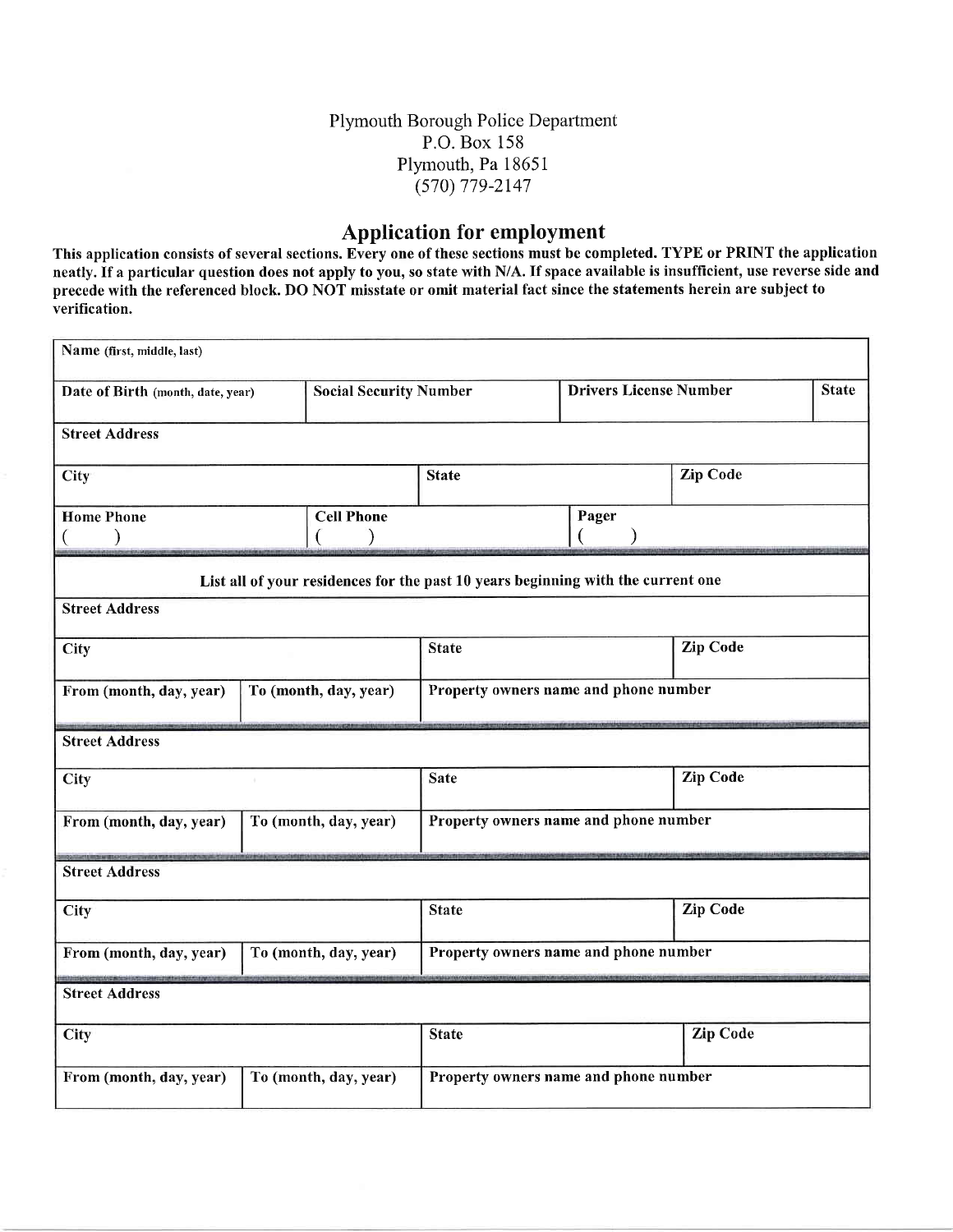FAMILY: List in order showing relationship, parents, guardians, stepparents, foster parents, parents-in-laws, brothers, sisters, stepbrothers, stepsisters, wife, and or husband. Include any others with whom you have resided or a close relationship existed with.

| Relationship | Name | <b>Phone Number</b> |
|--------------|------|---------------------|
|              |      |                     |
|              |      |                     |
|              |      |                     |
|              |      |                     |
|              |      |                     |
|              |      |                     |

CHARACTER REFERENCES: List ONLY character references that have definite knowledge of your qualifications for the position being applied for. List 5 Character references other than family members, those listed above, or former employers.

| Name | <b>Address</b> | <b>Phone Number</b> | Years<br>Known |
|------|----------------|---------------------|----------------|
|      |                |                     |                |
|      |                |                     |                |
|      |                |                     |                |
|      |                |                     |                |
|      |                |                     |                |

Have you ever applied for a position with any other governmental agency? If YES, give details: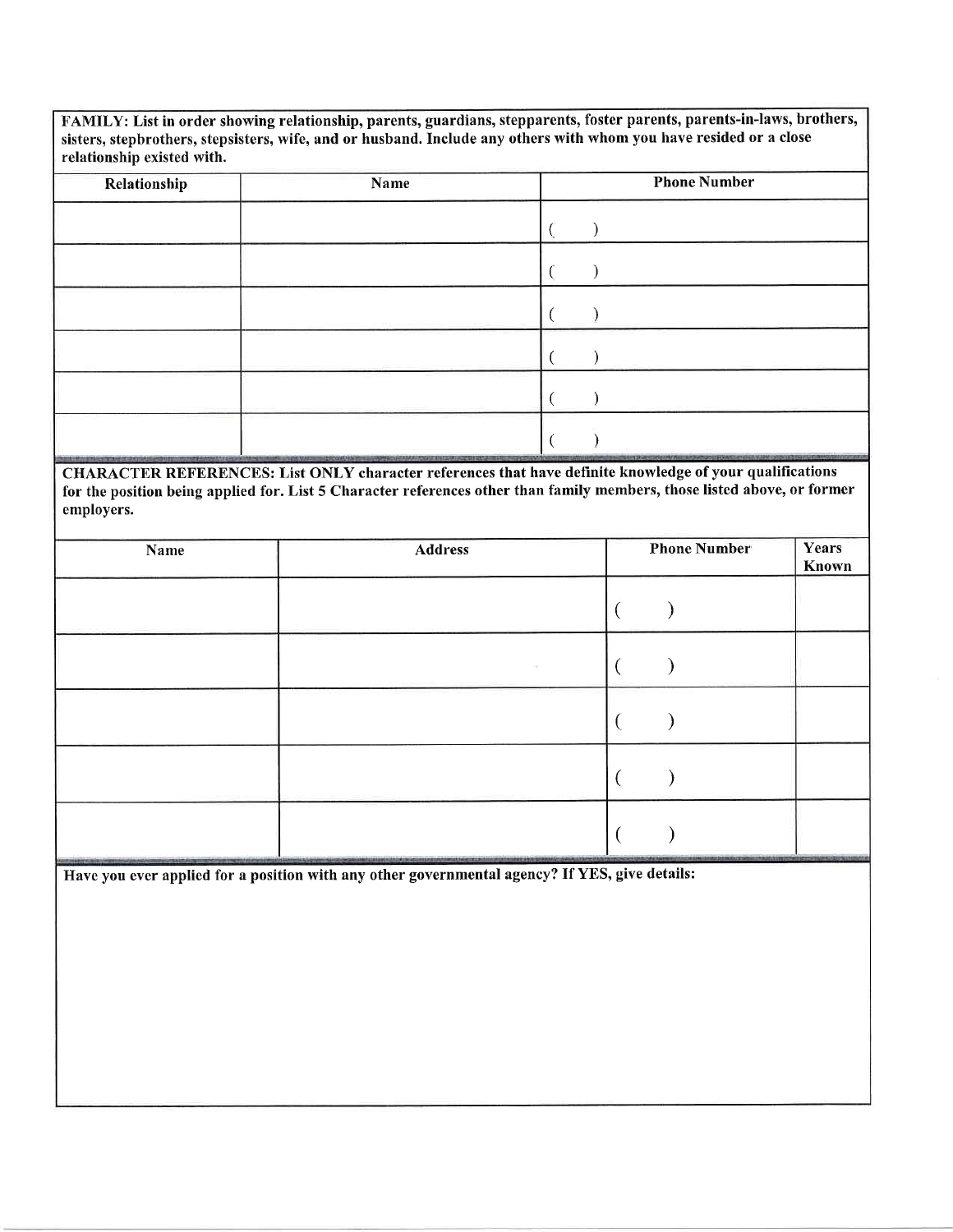|                                 |                          | $\mathbf{N}$                                                                                                                                                                                                                                                                                                                                                                                                                                                                                                                                                                           |
|---------------------------------|--------------------------|----------------------------------------------------------------------------------------------------------------------------------------------------------------------------------------------------------------------------------------------------------------------------------------------------------------------------------------------------------------------------------------------------------------------------------------------------------------------------------------------------------------------------------------------------------------------------------------|
| Reason for suspension(s)        |                          |                                                                                                                                                                                                                                                                                                                                                                                                                                                                                                                                                                                        |
|                                 |                          | N <sub>0</sub>                                                                                                                                                                                                                                                                                                                                                                                                                                                                                                                                                                         |
| <b>Location or jurisdiction</b> | <b>Violation charged</b> | <b>Disposition</b>                                                                                                                                                                                                                                                                                                                                                                                                                                                                                                                                                                     |
|                                 |                          |                                                                                                                                                                                                                                                                                                                                                                                                                                                                                                                                                                                        |
|                                 |                          |                                                                                                                                                                                                                                                                                                                                                                                                                                                                                                                                                                                        |
|                                 |                          |                                                                                                                                                                                                                                                                                                                                                                                                                                                                                                                                                                                        |
|                                 |                          |                                                                                                                                                                                                                                                                                                                                                                                                                                                                                                                                                                                        |
|                                 |                          | N <sub>0</sub>                                                                                                                                                                                                                                                                                                                                                                                                                                                                                                                                                                         |
| Location or jurisdiction        | Violation charged        | <b>Disposition</b>                                                                                                                                                                                                                                                                                                                                                                                                                                                                                                                                                                     |
|                                 |                          |                                                                                                                                                                                                                                                                                                                                                                                                                                                                                                                                                                                        |
|                                 |                          |                                                                                                                                                                                                                                                                                                                                                                                                                                                                                                                                                                                        |
|                                 |                          |                                                                                                                                                                                                                                                                                                                                                                                                                                                                                                                                                                                        |
|                                 |                          |                                                                                                                                                                                                                                                                                                                                                                                                                                                                                                                                                                                        |
|                                 |                          |                                                                                                                                                                                                                                                                                                                                                                                                                                                                                                                                                                                        |
|                                 |                          |                                                                                                                                                                                                                                                                                                                                                                                                                                                                                                                                                                                        |
|                                 |                          |                                                                                                                                                                                                                                                                                                                                                                                                                                                                                                                                                                                        |
|                                 |                          | VEHICLE OPERATORS LICENSE INFORMATION<br>Have you ever had a drivers license suspended in this State or any other?<br>Yes (if YES explain reason below if no, answer N/A below)<br>Have you ever been cited in this State or any other for any violation of the Vehicle Code?<br>Yes (if YES complete below section if no, answer N/A below)<br>Have you ever been arrested criminally in this State or any other for any violation of the Crimes Code INCLUDING<br>any juvenile offenses and/ or any summary offenses?<br>Yes (if YES complete below section if no, answer N/A below) |

 $\widetilde{a}$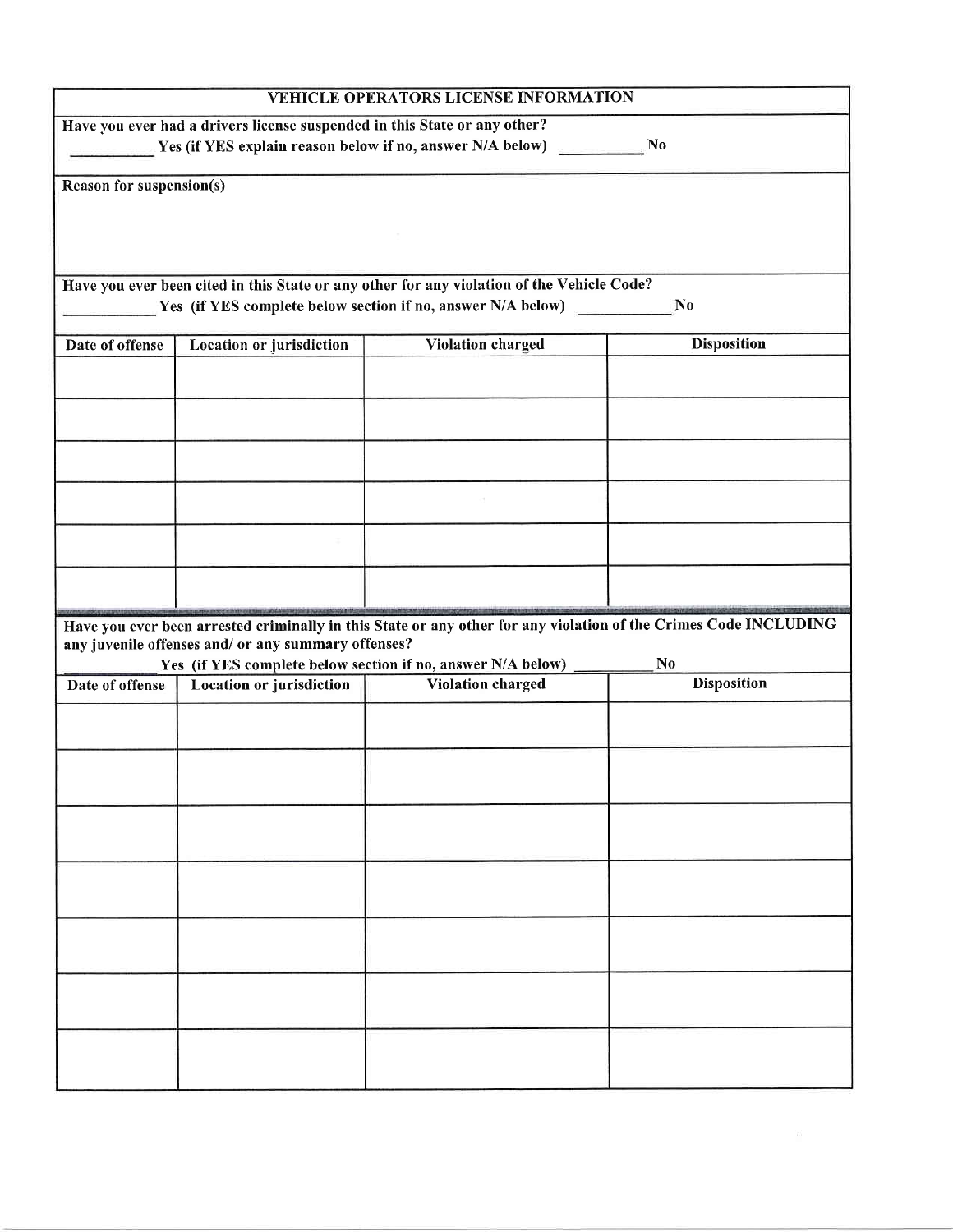| Have you ever had a court order for Protection From Abuse against you or against someone else?<br>Yes (if yes complete below section if no, answer N/A below)<br>No                          |                                                                                                       |                    |  |  |  |  |
|----------------------------------------------------------------------------------------------------------------------------------------------------------------------------------------------|-------------------------------------------------------------------------------------------------------|--------------------|--|--|--|--|
|                                                                                                                                                                                              |                                                                                                       |                    |  |  |  |  |
| If YES give specific details and include any and all Protection From Abuse numbers, defendant and or plaintiff<br>information and a copy or copies of the PFA(s) INCLUDING temporary orders: |                                                                                                       |                    |  |  |  |  |
|                                                                                                                                                                                              |                                                                                                       |                    |  |  |  |  |
|                                                                                                                                                                                              |                                                                                                       |                    |  |  |  |  |
|                                                                                                                                                                                              |                                                                                                       |                    |  |  |  |  |
|                                                                                                                                                                                              |                                                                                                       |                    |  |  |  |  |
|                                                                                                                                                                                              |                                                                                                       |                    |  |  |  |  |
|                                                                                                                                                                                              |                                                                                                       |                    |  |  |  |  |
|                                                                                                                                                                                              |                                                                                                       |                    |  |  |  |  |
|                                                                                                                                                                                              |                                                                                                       |                    |  |  |  |  |
|                                                                                                                                                                                              | Have you ever used a controlled substance as listed in the Controlled Drug, Device, and Cosmetic Act? |                    |  |  |  |  |
| Examples: Marijuana, Cocaine, Acid or LSD etc.                                                                                                                                               | Yes (if yes complete below section if no, answer N/A) __________ No                                   |                    |  |  |  |  |
|                                                                                                                                                                                              |                                                                                                       |                    |  |  |  |  |
| Dates of use                                                                                                                                                                                 | <b>Substance used</b>                                                                                 | <b>Amount</b> used |  |  |  |  |
|                                                                                                                                                                                              |                                                                                                       |                    |  |  |  |  |
|                                                                                                                                                                                              |                                                                                                       |                    |  |  |  |  |
|                                                                                                                                                                                              |                                                                                                       |                    |  |  |  |  |
|                                                                                                                                                                                              |                                                                                                       |                    |  |  |  |  |
|                                                                                                                                                                                              |                                                                                                       |                    |  |  |  |  |
|                                                                                                                                                                                              |                                                                                                       |                    |  |  |  |  |
|                                                                                                                                                                                              |                                                                                                       |                    |  |  |  |  |
|                                                                                                                                                                                              |                                                                                                       |                    |  |  |  |  |
| Do you consume alcoholic beverages                                                                                                                                                           | Yes (if yes complete below section if no, answer N/A)                                                 | N <sub>0</sub>     |  |  |  |  |
| How often do you consume alcoholic beverages?                                                                                                                                                |                                                                                                       |                    |  |  |  |  |
|                                                                                                                                                                                              |                                                                                                       |                    |  |  |  |  |
|                                                                                                                                                                                              | When you do consume alcoholic beverages how much do you consume?                                      |                    |  |  |  |  |
|                                                                                                                                                                                              |                                                                                                       |                    |  |  |  |  |
|                                                                                                                                                                                              |                                                                                                       |                    |  |  |  |  |
| How would you classify your drinking behavior?                                                                                                                                               |                                                                                                       |                    |  |  |  |  |
|                                                                                                                                                                                              |                                                                                                       |                    |  |  |  |  |
|                                                                                                                                                                                              |                                                                                                       |                    |  |  |  |  |
|                                                                                                                                                                                              |                                                                                                       |                    |  |  |  |  |
|                                                                                                                                                                                              | Has your drinking ever interfered with your personal life or a job that you have held?                |                    |  |  |  |  |
|                                                                                                                                                                                              |                                                                                                       |                    |  |  |  |  |
|                                                                                                                                                                                              |                                                                                                       |                    |  |  |  |  |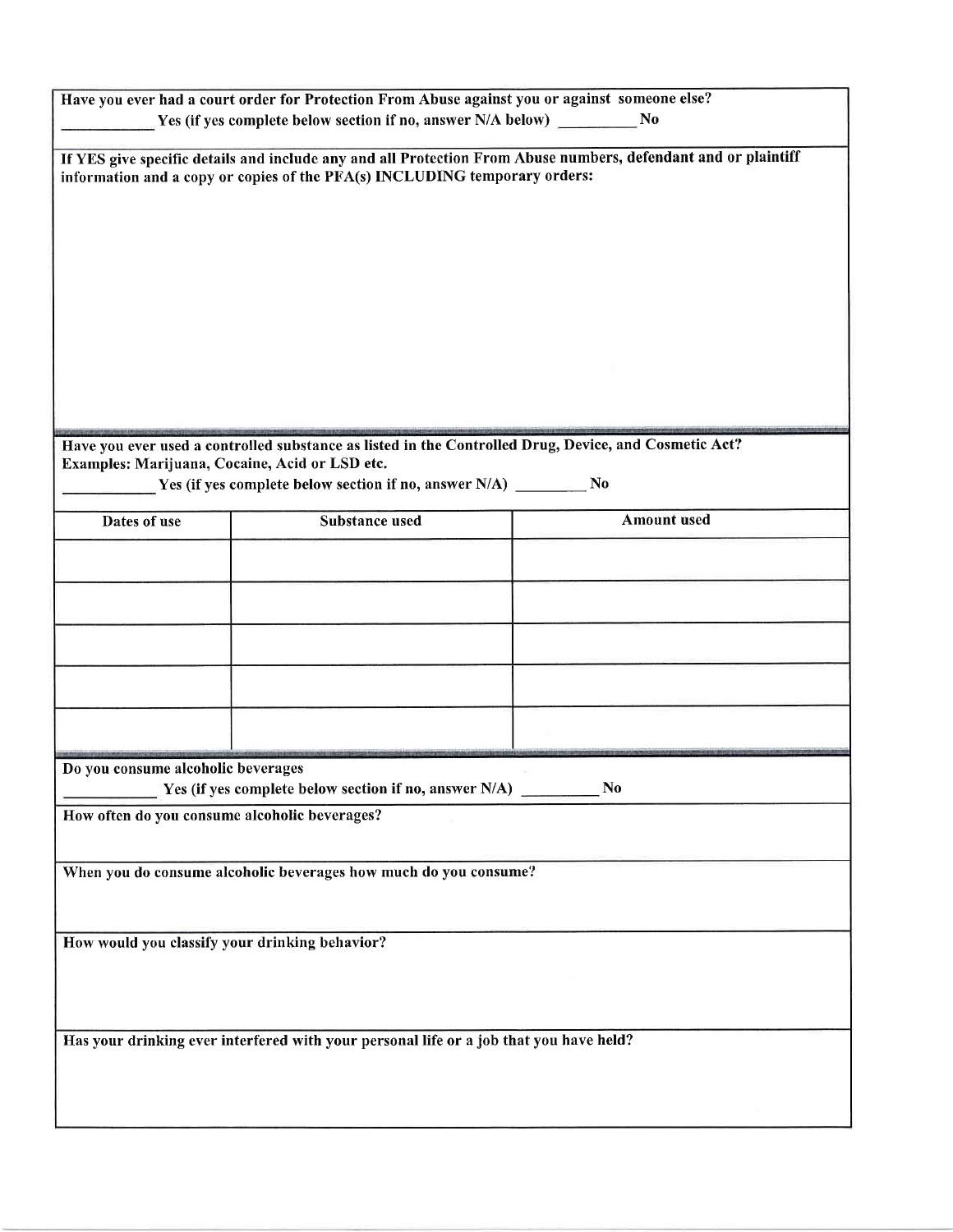| <b>EDUCTION INFORMATION</b>                                                                                                                                                                            |                                                                          |                 |                                    |   |                                                     |  |  |  |
|--------------------------------------------------------------------------------------------------------------------------------------------------------------------------------------------------------|--------------------------------------------------------------------------|-----------------|------------------------------------|---|-----------------------------------------------------|--|--|--|
| <b>Elementary School attended:</b>                                                                                                                                                                     |                                                                          |                 |                                    |   |                                                     |  |  |  |
| <b>Name of School</b>                                                                                                                                                                                  |                                                                          |                 |                                    |   |                                                     |  |  |  |
| <b>Address</b>                                                                                                                                                                                         |                                                                          |                 |                                    |   |                                                     |  |  |  |
| City                                                                                                                                                                                                   | <b>Phone Number</b><br>Zip Code<br><b>State</b><br>$\rightarrow$         |                 |                                    |   |                                                     |  |  |  |
| Dates attended<br>Did you graduate?<br>$Yes$ No                                                                                                                                                        |                                                                          |                 |                                    |   |                                                     |  |  |  |
|                                                                                                                                                                                                        |                                                                          |                 | <b>Junior High School Attended</b> |   |                                                     |  |  |  |
| <b>Name of School</b>                                                                                                                                                                                  |                                                                          |                 |                                    |   |                                                     |  |  |  |
| <b>Address</b>                                                                                                                                                                                         |                                                                          |                 |                                    |   |                                                     |  |  |  |
| <b>City</b>                                                                                                                                                                                            | <b>Phone Number</b><br>Zip Code<br><b>State</b><br>€                     |                 |                                    |   |                                                     |  |  |  |
| Did you graduate?                                                                                                                                                                                      | <b>Dates attended</b><br>N <sub>0</sub><br>Yes                           |                 |                                    |   |                                                     |  |  |  |
|                                                                                                                                                                                                        | <b>High School Attended</b>                                              |                 |                                    |   |                                                     |  |  |  |
| <b>Name of School</b>                                                                                                                                                                                  |                                                                          |                 |                                    |   |                                                     |  |  |  |
| <b>Address</b>                                                                                                                                                                                         |                                                                          |                 |                                    |   |                                                     |  |  |  |
| City                                                                                                                                                                                                   | <b>Phone Number</b><br><b>Zip Code</b><br><b>State</b><br>€<br>$\lambda$ |                 |                                    |   |                                                     |  |  |  |
| Did you graduate?<br>$Yes$ No                                                                                                                                                                          |                                                                          |                 | <b>Dates Attended</b>              |   |                                                     |  |  |  |
| If you answered NO to the above question what was the last grade you completed?<br>$\frac{10^{th}}{2}$ $\frac{10^{th}}{2}$ $\frac{11^{th}}{2}$ $\frac{11^{th}}{2}$ $\frac{12th}{2}$<br>9 <sup>th</sup> |                                                                          |                 |                                    |   |                                                     |  |  |  |
| If you did not graduate from a High School did you obtain a G.E.D.   Date G.E.D. obtained                                                                                                              |                                                                          |                 |                                    |   |                                                     |  |  |  |
| Yes No                                                                                                                                                                                                 |                                                                          |                 |                                    |   |                                                     |  |  |  |
| Location G.E.D. obtained                                                                                                                                                                               | <b>Phone Number</b>                                                      |                 |                                    |   | $\left($<br>$\mathcal{E}$                           |  |  |  |
| <b>College or Higher Education</b>                                                                                                                                                                     |                                                                          |                 |                                    |   |                                                     |  |  |  |
| <b>Name of Institution</b>                                                                                                                                                                             |                                                                          |                 |                                    |   |                                                     |  |  |  |
|                                                                                                                                                                                                        |                                                                          |                 |                                    |   |                                                     |  |  |  |
| <b>Address</b>                                                                                                                                                                                         |                                                                          |                 |                                    |   |                                                     |  |  |  |
| <b>City</b>                                                                                                                                                                                            | <b>State</b>                                                             | <b>Zip Code</b> |                                    | € | <b>Phone Number</b><br>€                            |  |  |  |
| Did you graduate?<br>$Yes$ No                                                                                                                                                                          | If YES what was your major?                                              |                 |                                    |   | If NO what was the last year<br>completed?          |  |  |  |
|                                                                                                                                                                                                        |                                                                          |                 |                                    |   | $1^{\rm st}$ $2^{\rm nd}$ $3^{\rm rd}$ $4^{\rm th}$ |  |  |  |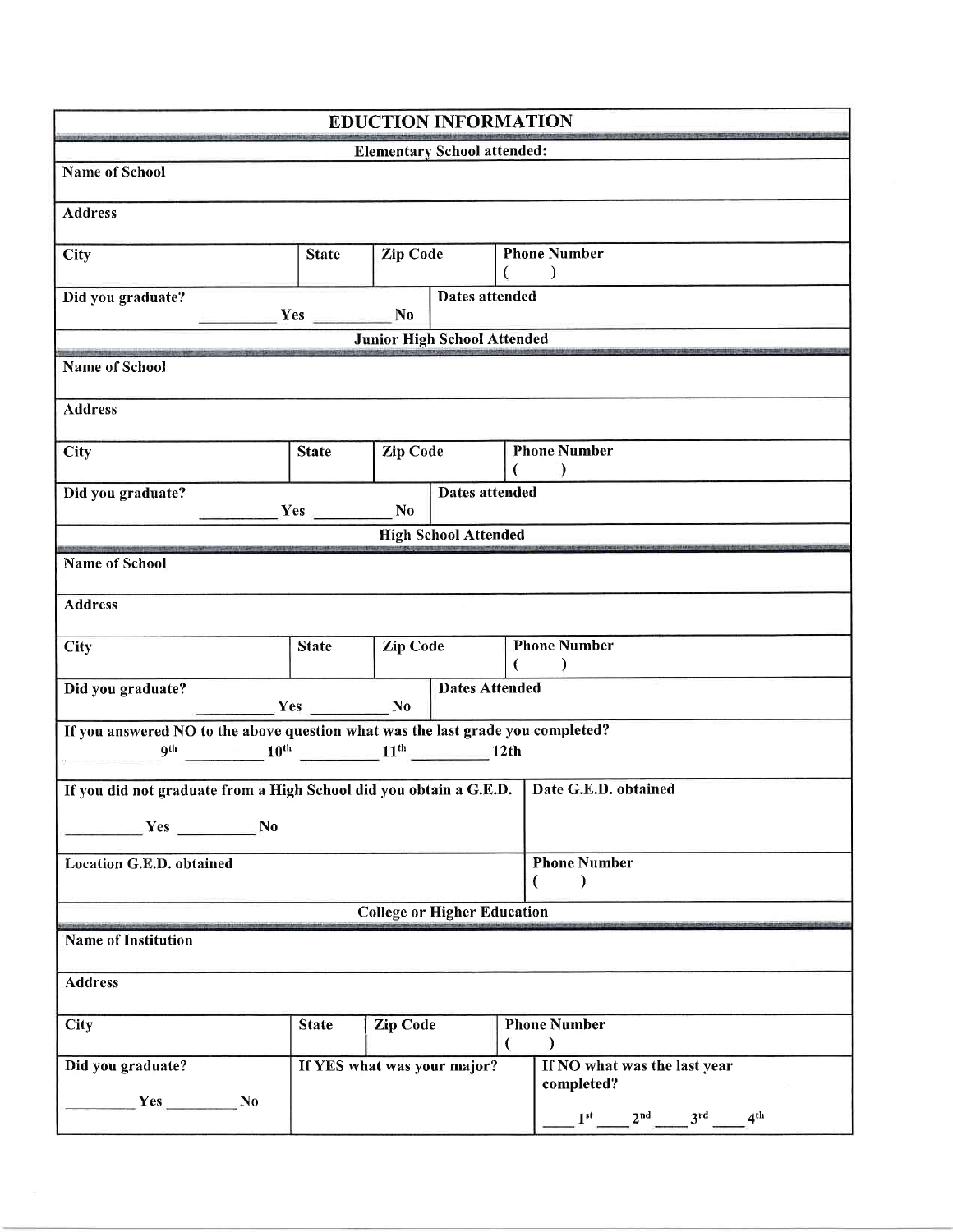|                            |                                 | <b>College or Higher Education</b> |                              |                      |                                                                                |                      |
|----------------------------|---------------------------------|------------------------------------|------------------------------|----------------------|--------------------------------------------------------------------------------|----------------------|
| <b>Name of Institution</b> |                                 |                                    |                              |                      |                                                                                |                      |
| <b>Address</b>             |                                 |                                    |                              |                      |                                                                                |                      |
| City                       | <b>State</b>                    | Zip Code                           |                              |                      | <b>Phone Number</b><br>$\mathcal{E}$                                           |                      |
| Did you graduate?          | IF YES what was your major?     |                                    |                              |                      | If NO what was the last year completed?                                        |                      |
| $Yes$ No                   |                                 |                                    |                              |                      | $1^{st}$ $2^{nd}$ $3^{rd}$ $4^{th}$                                            |                      |
|                            |                                 |                                    |                              |                      | <b>EMPLOYMENT HISTORY</b><br>List all employers starting from the most current |                      |
| <b>Name of Employer</b>    |                                 |                                    |                              |                      |                                                                                |                      |
| <b>Address</b>             |                                 |                                    |                              |                      |                                                                                |                      |
| City                       | <b>Zip Code</b><br><b>Sate</b>  |                                    | <b>Business Phone Number</b> |                      |                                                                                |                      |
| <b>Name of Supervisor</b>  |                                 |                                    |                              |                      |                                                                                |                      |
| <b>Name of Coworker</b>    |                                 |                                    |                              |                      |                                                                                |                      |
| Date of hire               | Date left                       |                                    | <b>Starting salary</b>       | <b>Ending salary</b> |                                                                                |                      |
| <b>Reason for leaving?</b> |                                 |                                    | <b>Job function</b>          |                      |                                                                                |                      |
|                            |                                 |                                    |                              |                      |                                                                                |                      |
| <b>Name of Employer</b>    |                                 |                                    |                              |                      |                                                                                |                      |
| <b>Address</b>             |                                 |                                    |                              |                      |                                                                                |                      |
| City                       | <b>Zip Code</b><br><b>State</b> |                                    | <b>Business Phone Number</b> |                      |                                                                                |                      |
| <b>Name of Supervisor</b>  |                                 |                                    |                              |                      |                                                                                |                      |
| <b>Name of Coworker</b>    |                                 |                                    |                              |                      |                                                                                |                      |
| Date of hire               | Date left                       |                                    |                              |                      | <b>Starting salary</b>                                                         | <b>Ending salary</b> |
| Reason for leaving?        |                                 |                                    | <b>Job function</b>          |                      |                                                                                |                      |
|                            |                                 |                                    |                              |                      |                                                                                |                      |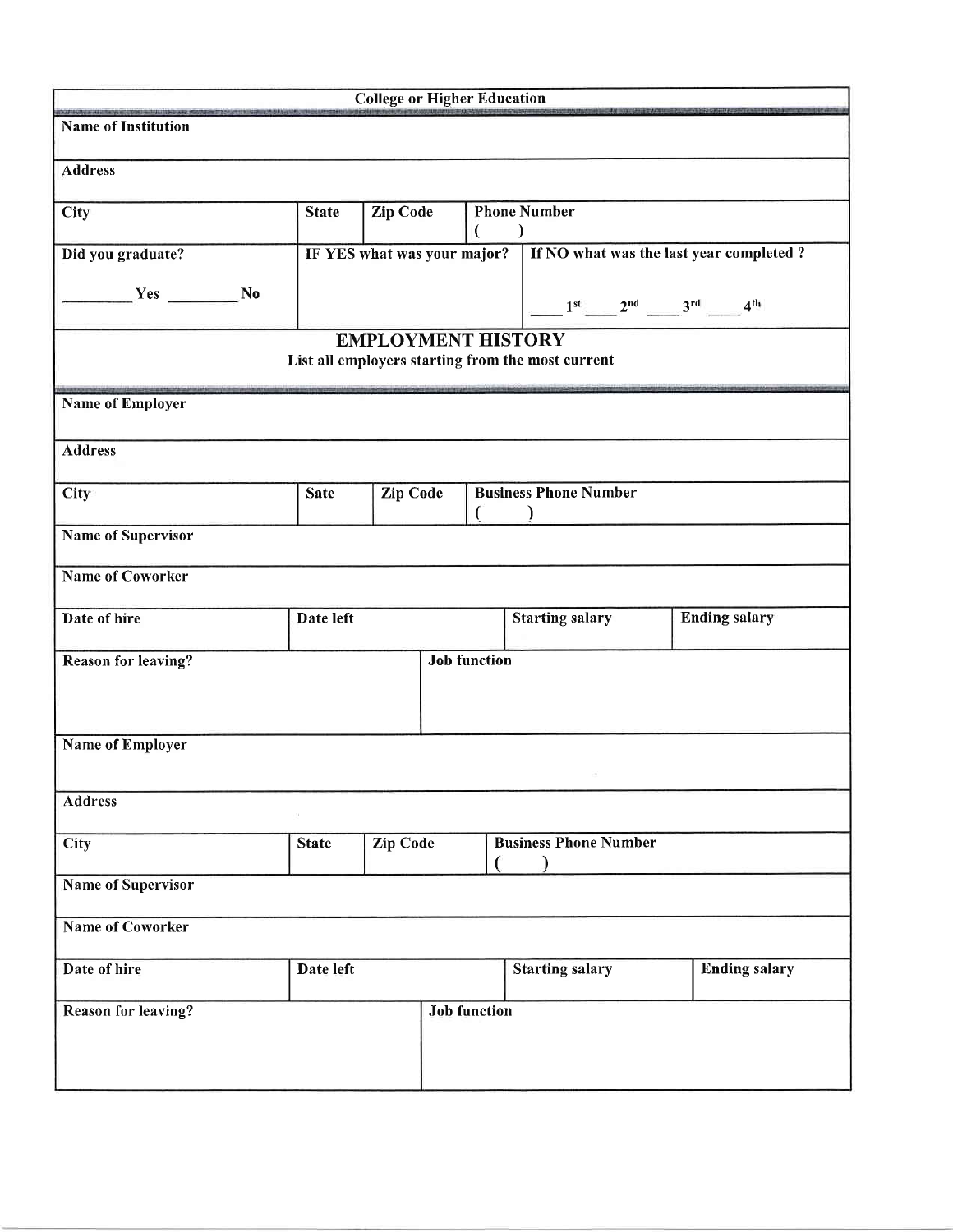|                                                    | <b>JOB RELATED SKILLS</b>                                                                                               |
|----------------------------------------------------|-------------------------------------------------------------------------------------------------------------------------|
|                                                    | List any skills or training you have received that you believe may be of value for this particular job:                 |
|                                                    |                                                                                                                         |
|                                                    |                                                                                                                         |
|                                                    |                                                                                                                         |
|                                                    |                                                                                                                         |
|                                                    |                                                                                                                         |
|                                                    |                                                                                                                         |
| Do you speak a foreign language?                   | If YES what language and how fluent can you speak, understand and<br>write it?                                          |
| Yes No                                             |                                                                                                                         |
| Are you familiar with a computer related programs? |                                                                                                                         |
|                                                    |                                                                                                                         |
|                                                    |                                                                                                                         |
|                                                    | Is there any thing that was not asked of you in this application that you feel may influence persons hiring you for the |
| position, which you have applied? If YES explain.  |                                                                                                                         |
|                                                    |                                                                                                                         |
|                                                    |                                                                                                                         |
|                                                    |                                                                                                                         |
|                                                    |                                                                                                                         |
|                                                    |                                                                                                                         |
|                                                    |                                                                                                                         |
|                                                    |                                                                                                                         |
|                                                    |                                                                                                                         |
|                                                    |                                                                                                                         |
|                                                    | May we contact all persons that you have listed on this application?                                                    |
|                                                    | Yes No (if NO explain why below)                                                                                        |
| Reason                                             |                                                                                                                         |
|                                                    |                                                                                                                         |
|                                                    |                                                                                                                         |
|                                                    |                                                                                                                         |
|                                                    | <b>MEDICAL INFORMATION</b>                                                                                              |
| applying for?                                      | Do you have an existing or have you had an injury that would prevent you from performing the job that you are           |
|                                                    |                                                                                                                         |
| Type of injury                                     | Yes (if YES complete below section if no, answer N/A)<br><b>No</b>                                                      |
|                                                    |                                                                                                                         |
|                                                    |                                                                                                                         |
|                                                    |                                                                                                                         |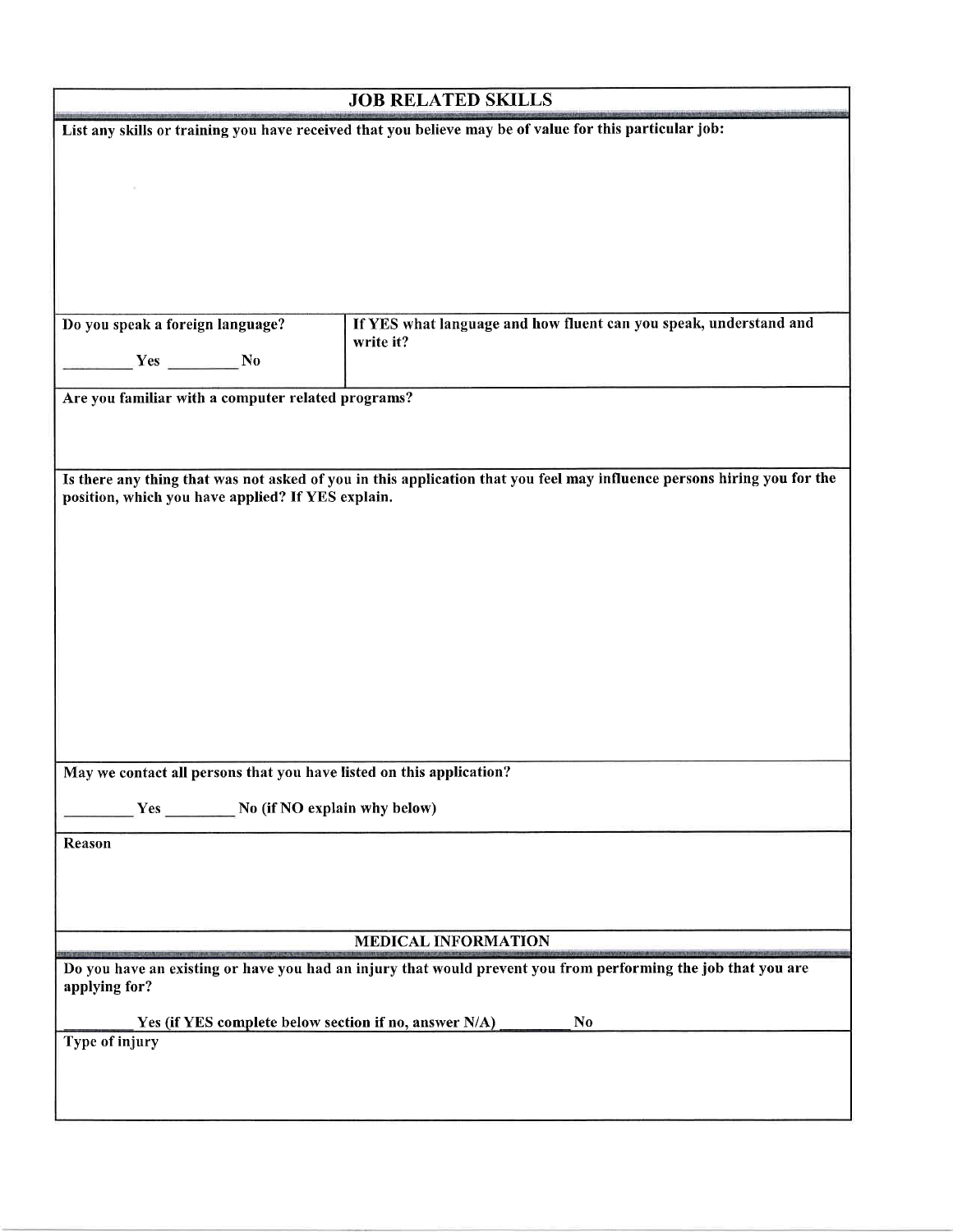| <b>REQUIRED INFORMATION</b>                                                                                                                                                                                                                                                                                                                                                                                                                                                                                                                                                                                                                                                                                                                                                                                         |
|---------------------------------------------------------------------------------------------------------------------------------------------------------------------------------------------------------------------------------------------------------------------------------------------------------------------------------------------------------------------------------------------------------------------------------------------------------------------------------------------------------------------------------------------------------------------------------------------------------------------------------------------------------------------------------------------------------------------------------------------------------------------------------------------------------------------|
| Provide photocopies of the following items:<br>(CHECK NEXT TO ITEM)                                                                                                                                                                                                                                                                                                                                                                                                                                                                                                                                                                                                                                                                                                                                                 |
| Act 120 Certificate AND related paperwork including but not limited grade sheets, firearms qualification<br>sheet, current CPR card(s) etc.                                                                                                                                                                                                                                                                                                                                                                                                                                                                                                                                                                                                                                                                         |
| High School Diploma or equivalent                                                                                                                                                                                                                                                                                                                                                                                                                                                                                                                                                                                                                                                                                                                                                                                   |
| <b>Higher Institution of Education (if applicable)</b>                                                                                                                                                                                                                                                                                                                                                                                                                                                                                                                                                                                                                                                                                                                                                              |
| <b>CURRENT Drivers License</b>                                                                                                                                                                                                                                                                                                                                                                                                                                                                                                                                                                                                                                                                                                                                                                                      |
| <b>Social Security Card</b>                                                                                                                                                                                                                                                                                                                                                                                                                                                                                                                                                                                                                                                                                                                                                                                         |
| Pennsylvania Municipal Police Officers Education & Training Commission Identification Card(s)<br>(If applicable)                                                                                                                                                                                                                                                                                                                                                                                                                                                                                                                                                                                                                                                                                                    |
| <b>NOTICE TO APPLICANT</b>                                                                                                                                                                                                                                                                                                                                                                                                                                                                                                                                                                                                                                                                                                                                                                                          |
| If you are hired by the Borough of Plymouth, you will be required to attest to your identity and employment<br>eligibility, and to present documents confirming your identity and employment eligibility. You cannot be hired if<br>you cannot comply with these requirements                                                                                                                                                                                                                                                                                                                                                                                                                                                                                                                                       |
| <b>AUTHORIZATION</b>                                                                                                                                                                                                                                                                                                                                                                                                                                                                                                                                                                                                                                                                                                                                                                                                |
| I certify that the facts contained in this application (and accompanying resume, if any) are true and complete to the best<br>of my knowledge. I understand that any false statement, omission, or misrepresentation on this application is sufficient<br>cause for refusal to hire, or dismissal if I have been employed, no matter when discovered by the Borough of Plymouth.                                                                                                                                                                                                                                                                                                                                                                                                                                    |
| I understand that any employment is conditional on a background check. I authorize the Borough to thoroughly<br>investigate all statements contained in my application or resume, and I authorize my former employers and references<br>to disclose information regarding my former employment, character and general reputation to the Borough of Plymouth<br>, without giving me prior notice of such disclosure. In addition, I release the Borough of Plymouth, any former<br>employers and all references listed above as well as those not listed above from any and all claims, demands or<br>liabilities arising out of or related to such investigation or disclosure.                                                                                                                                     |
| I understand and agree that nothing contained in this application, or conveyed during any interview, id intended<br>to create an employment contract. I further understand and agree that if I am hired, my employment will be "at<br>will" and without fixed term, and may be terminated at any time, with or without cause and without prior<br>notice, at the option of either myself ,or the Borough of Plymouth. No promises regarding employment have been<br>made to me, and I understand that no such promise or guarantee is binding upon the Borough of Plymouth<br>unless made in writing.                                                                                                                                                                                                               |
| If I am offered employment I agree to submit to a medical examination and drug test before starting work. If employed,<br>I also agree to submit to a medical examination or drug test at any time deemed appropriate by the Borough of<br>Plymouth and as permitted by law. I consent to such examinations and tests, and I request that the examining doctor<br>disclose to the Borough of Plymouth the results of the examination, which results shall remain confidential and<br>segregated from my personnel file. I understand that my employment or continued employment, to the extent permitted<br>by law, is contingent upon satisfactory medical examinations and drug test, and if I am hired a condition of my<br>employment will be that I abide by the Borough of Plymouths Drug and Alcohol Policy. |
| I understand that filling out this form does not indicate there is a position open and does not obligate the<br>Borough of Plymouth to hire. If hired, I agree to abide by all of the Borough of Plymouths work rules, policies<br>and procedures. The Borough of Plymouth retains the right to revise policies or procedures, in whole or part, at<br>any time.                                                                                                                                                                                                                                                                                                                                                                                                                                                    |
| Signature of Applicant:<br>Date:                                                                                                                                                                                                                                                                                                                                                                                                                                                                                                                                                                                                                                                                                                                                                                                    |